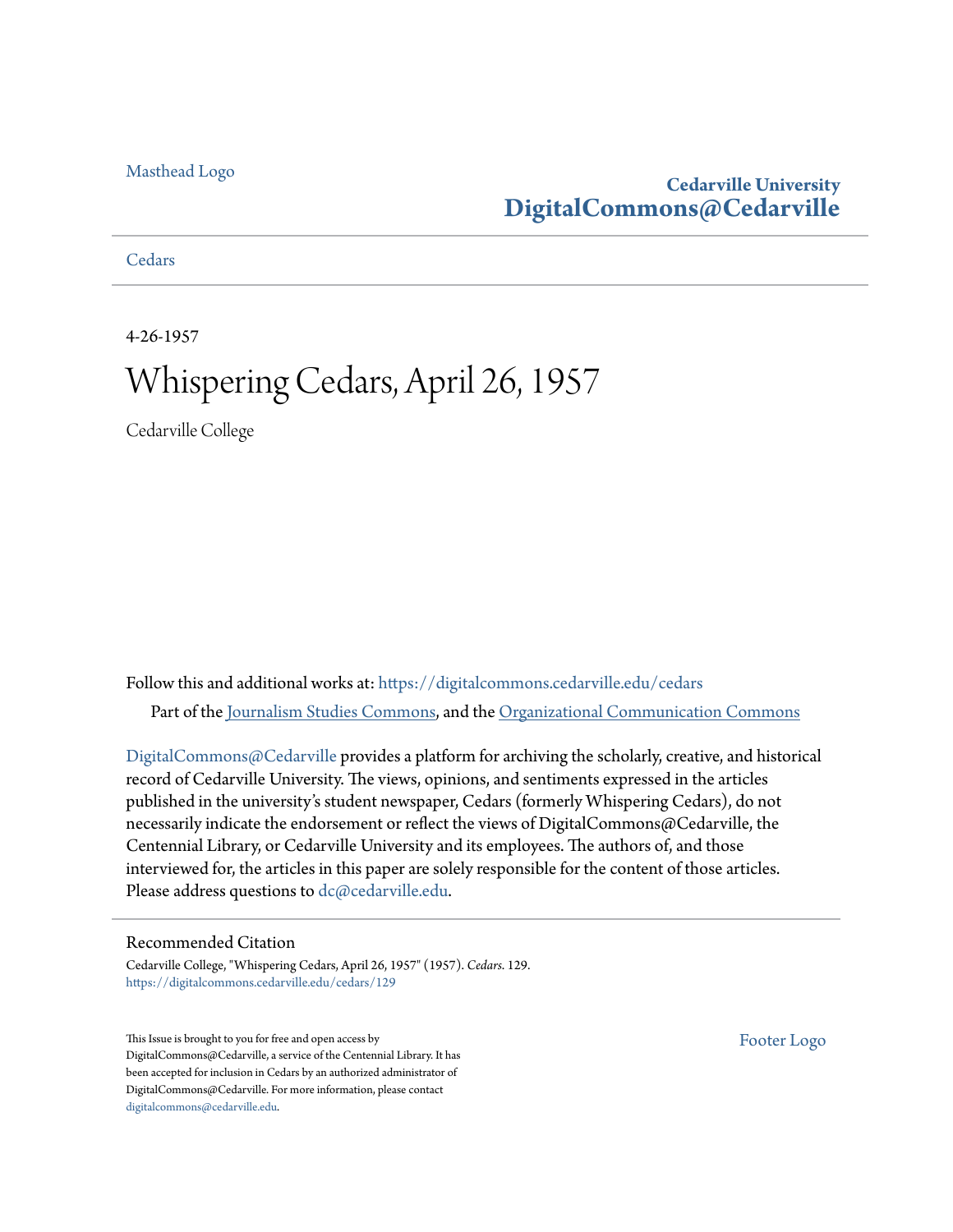# WHISPERIN N.

Friday, April 26, 1957 VOL. I

## SPRING BIBLE LECTURES

Dr. Chester Tulga will be the guest speaker at the Cedarville College Spring Bible Loctures which will be held April 29-May 3. In addition to the chapel services. Dr. Tulga will speak each evening at 7:30.

Dr. Tulga was a momber of the Northorn Baptist Convention. After Dr. Tulga had used his every effort to awaken members of the .onvention to the situation, he severed his connections with the organization to become the outstanding voice of the Conservative Baptists.

Now Dr. Tulga is a momber of the Bolden Avenue Baptist Church, in Chicago, which is in the G.A.R.B.

Dr. Tulga travels as a conference speaker. He has written several booklets which are distinguished by their characteristic titles "The Case For or Against. "Some of these booklets are available at the Cedarville College Bookestore.

### **CHOIR TOUR**

Our fourth annual choir tour turned out to be quite an experience for the members of the choir. The first day out the bus broke down and the choir members were brought back home by mombers of the student body and faculty. Sunday, morning a girls' trip and Mr. Jeremish loft at 4:00 for ser vices :in Detroit and Flint, and they met the choir at Windsor Monday morning. However, that was not the end of the treubles: Thursday the whole motor was ruined and the choir enjoyed a lively game of volleyball while waiting for a chartered ... bus to take them to Horsoheads, N.Y. They had a couple more good days, but found they had a leaky .. radiator in Springfield, Mass. After this, things went well "till the last day of the tour when the : bus caught on fire on the. edge of Lock Haven, Pa. This was soon repaired  $(con't.$  on page  $3)$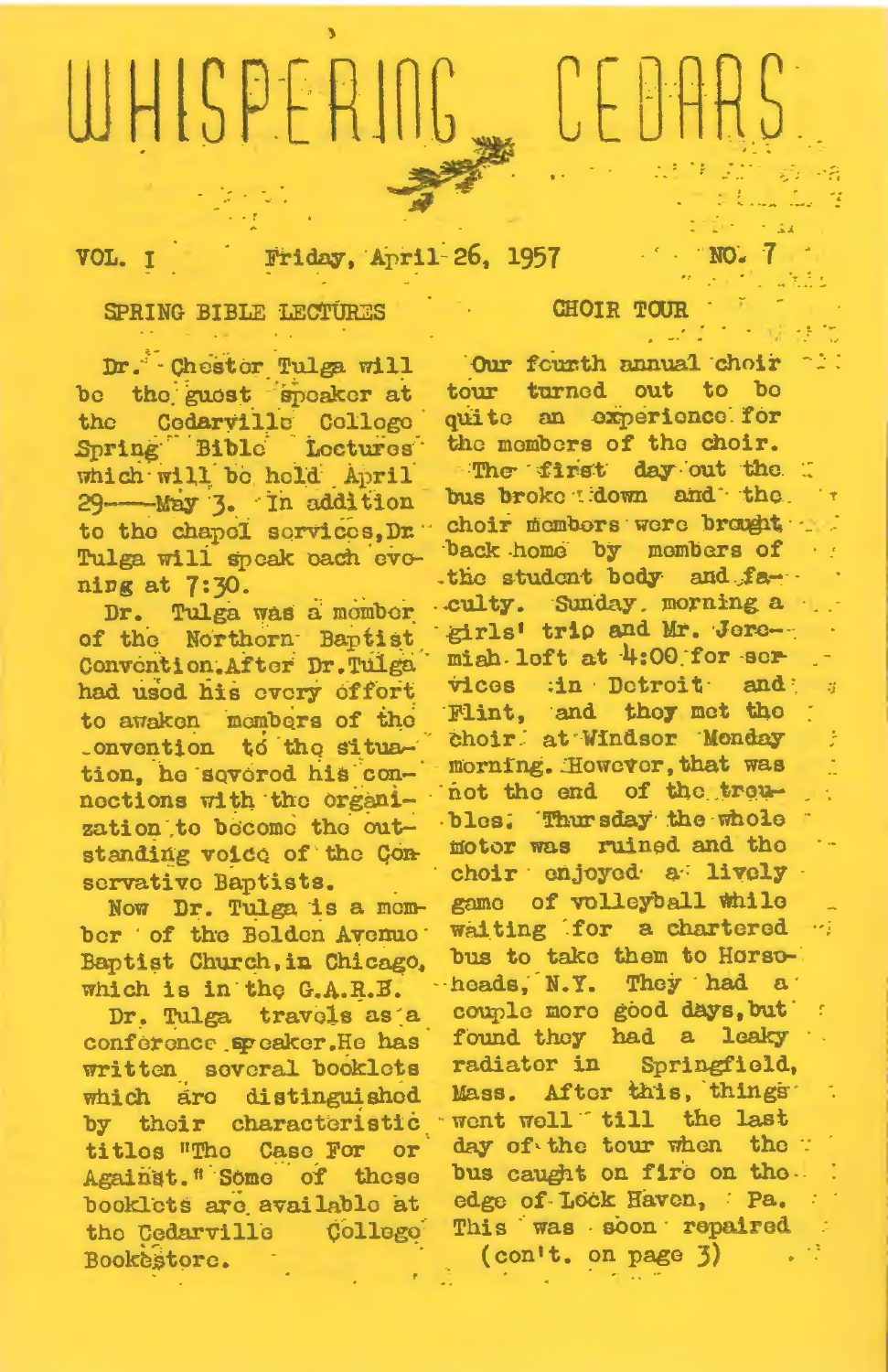#### STI A TITH

| <b>Ruth Yost</b>  | od.      |
|-------------------|----------|
| Sandy Millikin    | asst.ed. |
| Paul Anderson     |          |
| Eladio Bolanos    |          |
| Esther Chesebro   |          |
| Cliff Miller      |          |
| <b>Tom Shelow</b> | ALC VITE |
| Shirley Shirley   |          |
| Miss Kantzer.     | advisor  |
|                   |          |

## **CHOIR TESTIMONIES**

Despite the tribulations of the choir members, they were blessed tremendously by the Lord. He works in ways that are unknown to man. Although. these 4 students do not know what His purpose was their testimonies are:

Nancy Cope: I enjoyed the Christian fellowship in the homes in which I was privileged to stay.

Lois Joremiah: The quiet time before the services has boen a blessing to mo Through it the Lord has drawn me closer to Him.

Warron Woodard: It has been a blessing to sing praise unto Him who has saved us.

Merlin Ager: I received spiritual blessing from singing with a group of Caristian young people. I thank God that He can. use oven frail vessels when they are yielded to Him.

**Esther Chesebro** 

**EDITORIAI** 

We often hear of an edi torial as one person's view on a topic of local and immediate interest. This is one person's view of the current popular topic -- Spring.

On our campus this sea. son has many effects. It. is guite noticible that if something isn't agoing on overyday it is because. someone overlooked a day on the social calendar.

k. The words most often heard arell<sup>711</sup> never make it!

A major problom on campus is concerned with the conflict of the many activities and the students. studies. The standard rule at this time is: Never let studies interfere **YOUT** with your social life.

The weather is conducive to baseball, tennis, bycycling, walking, photography, picnics, loafing, and, in general, everything but studies.

A big consolation. to. all of this. is the fact that it will all be over in a month and then we have three months to rest. before it starts all over again.

Sandy Millikin- $Down - and - outer$ , as he watches successful . man whirl by in a Cadillac: "There but for me go I."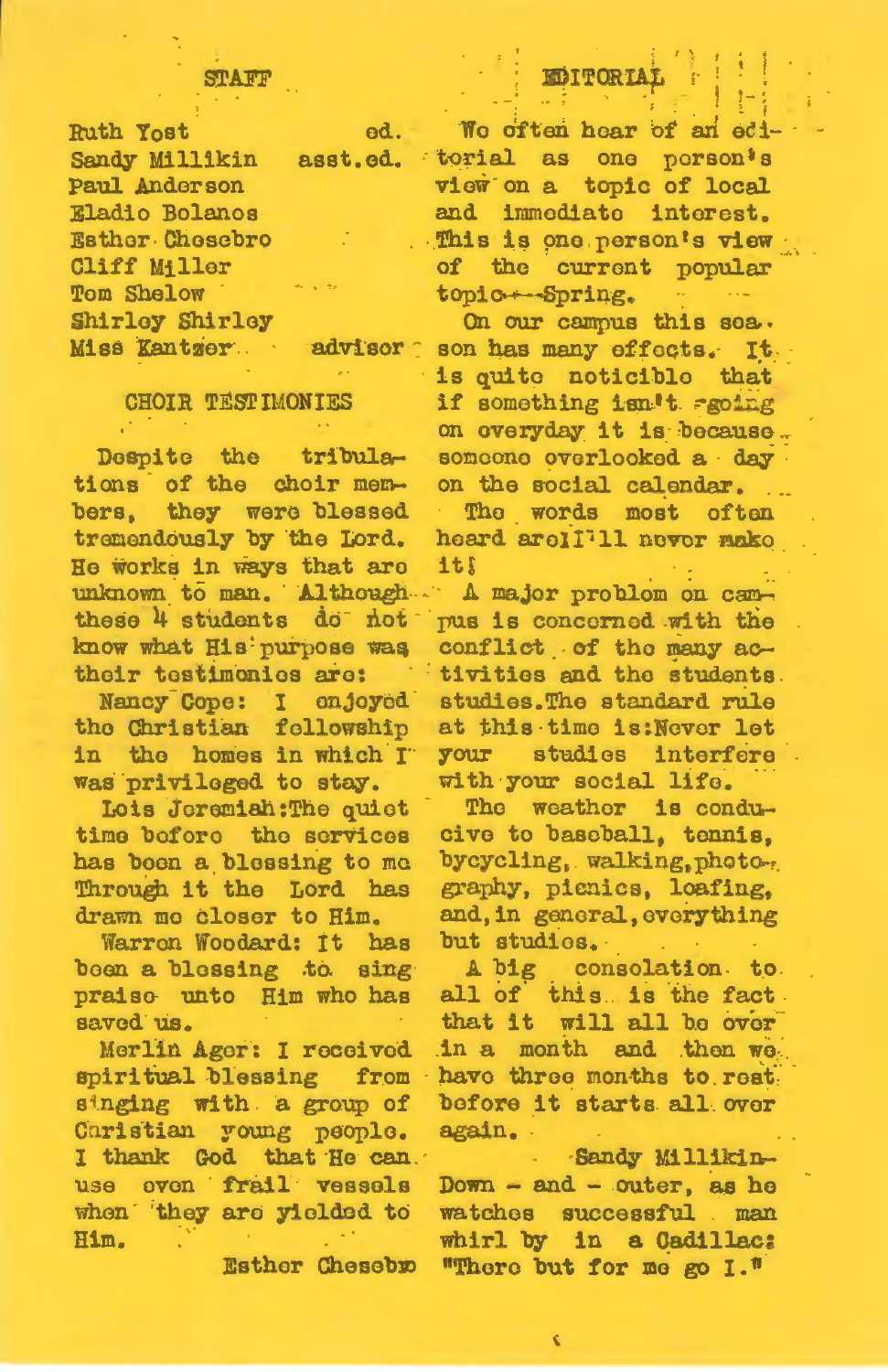## FACULTY QUESTIONAIRE.

A controversial guestion among those in the student body is: "How far should a Christian college go in regulating the lives of its students?"

In arswer to this question, Ir. Williams said, hristian colloge  $\mathbf{H}$ should regulate the lives of its students only by necessity." He said that, even though there must be rules, students should learn self-discipline as much as possible.

Paul Anderson

#### BIRTH ANNOUNCED

Congratulations are in order for the Willie Wontzels on the arrival  $of$ their 71b. 13oz. daughter, .. Diane Marie, last Sunday, April 21.

## (con't. from page 1)

and a fow miles further.. We had a blowout. How ver the Lord was good to the choir and despite the mishaps they are praising the Lord for keeping them safe in the midst of danger. They are thankful for Mr. Marshall's ability to keup things under control

The Lord richly blessed in the services, though we saw no visiblo results. Wo feel that He was honored. Shirley Shirley

#### SENIOR INTERVIEWS

Reporter: "Al.do you know what type of work you are going to do after graduation?<sup>8</sup>

- Al Yost:"I would like to spend some time working as an assistant pastor and then enter the field of organizing and ostablishing.... Baptist churchos.<sup>"</sup>
- Reporter: "What are your plans after your work at C.C., Patsyl"
- Patsy King: "I have made application for the mission field of French Equatorial Africa under Baptist Mid-Missions. I will probably a per before the mission board in August and also attond a sominar that month. With that completed, I will take my medical examination and start deputation work. I Paris will travel to languago study and for finally, Lord willing, will be able to enter. the field.

Cliff Miller Chapel Speaker

Dr. Chester Tulga will bo our chapel speaker for the coming week. His morning messages will be on the O.T. prophets while the evening lectures will deal with current thoughts and trends.

Cliff Miller